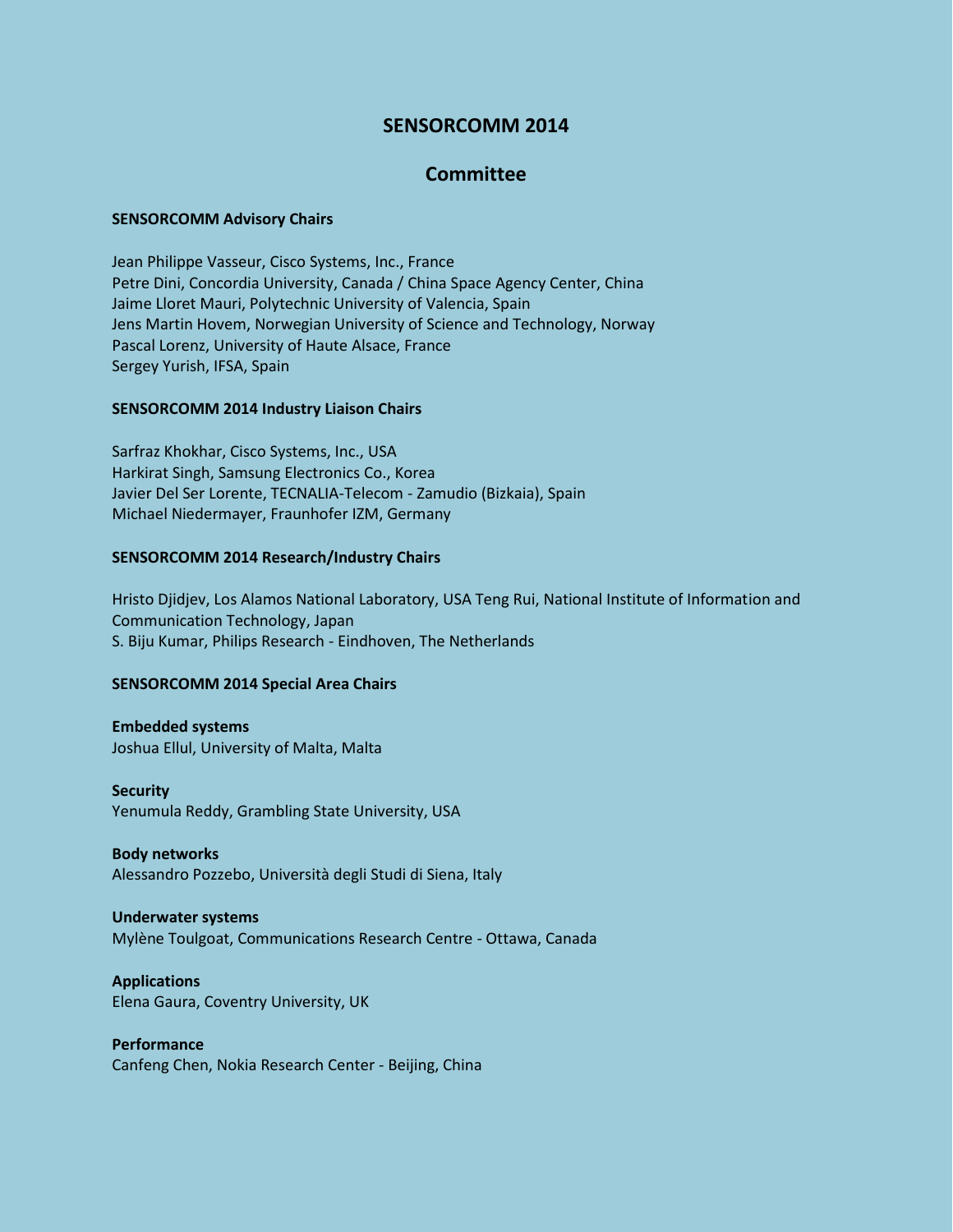#### **Atmospheric Icing and Sensing**

Muhammad Shakeel Virk, Narvik University College, Norway

#### **SENSORCOMM 2014 Technical Program Committee**

Saied Abedi, Fujitsu Laboratories of Europe LTD. - Middlesex, UK Abdalrahman Al-Qubaa, Newcastle University, UK Mothanna Alkubeily, Université de Technologie de Compiègne, France Boushra Alkubily, Université de Technologie de Compiègne, France Maykel Alonso Arce, CEIT and Tecnun (University of Navarra), Spain Tariq Alsboui, Manchester Metropolitan University, UK Adil Al-Yasiri, University of Salford, UK Isabelle Augé-Blum, INSA Lyon - Laboratoire CITI -Villeurbanne, France Reza Azarderakhsh, The University of Western Ontario, Canada Sebastian Bader, Mid Sweden University, Sweden Valentina Baljak, National Institute of Informatics & University of Tokyo, Japan Dominique Barthel, Orange Labs Division R&D - Meylan, France Novella Bartolini, "Sapienza" University of Rome, Italy Majid BayaniI Abbasy, Universidad Nacional de Costa Rica, Costa Rica Rezaul K Begg, Victoria University, Australia Paolo Bellavista, University of Bologna, Italy Stephan Benecke, Technische Universitaet Berlin | Fraunhofer Institut Zuverlässigkeit und Mikrointegration, Germany Ali Berrached, University of Houston-Downtown, USA Karabi Biswas, Indian Institute of Technology - Kharagpur, India Alessandro Bogliolo, University of Urbino, Italy David Boyle, Imperial College London, UK Lina Brito, University of Madeira, Portugal Ioannis Broustis, AT&T Labs Research, U.S.A Tiziana Calamoneri, "La Sapienza" Università di Roma, Italy Maria-Dolores Cano Baños, Technical University of Cartagena, Spain Juan Vicente Capella Hernández, Universidad Politécnica de Valencia, Spain Alexandru Caracas, IBM Research - Zurich, Switzerland Berta Carballido Villaverde, United Technologies Research Centre, Ireland Amitava Chatterjee, Jadavpur University, India Canfeng Chen, Nokia Research Center - Beijing, China Shu-Ching Chen, Florida International University - Miami, USA Harsha Chenji, University of Texas at Dallas, USA Hugo Coll Ferri, Polytechnic University of Valencia, Spain Daniel Curiac, "Politehnica" University of Timisoara, Romania David Cuartielles, Malmö University, Sweden Juarez Bento da Silva, Universidade Federal de Santa Catarina, Brazil Debabrata Das, International Institute of Information Technology - Bangalore, India Danco Davcev, University for Information Science & Technology "St. Paul the Apostle" - Ohrid, Republic of Macedonia Javier Del Ser Lorente, TECNALIA-Telecom - Zamudio (Bizkaia), Spain Jerker Delsing, Lulea University of Technology, Sweden Behnam Dezfouli, University Technology Malaysia (UTM), Malaysia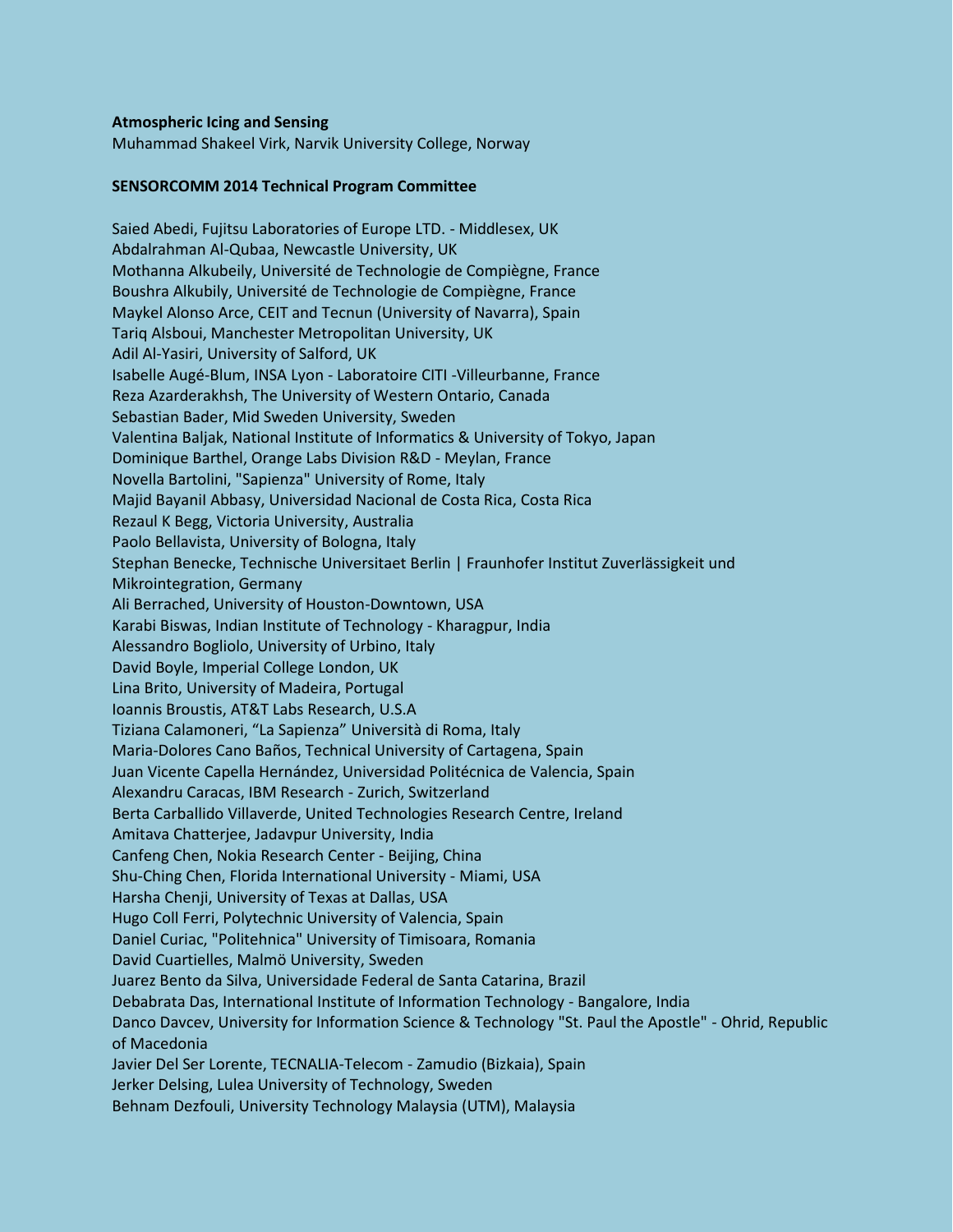Akshaye Dhawan, Ursinus College, USA Vincenzo Di Lecce, Politecnico di Bari, Italy Mari Carmen Domingo, Barcelona Tech University, Spain Wan Du, Nanyang Technological University (NTU), Singapore Juan Carlos Dueñas López, Universidad Politecnica de Madrid, Spain Sylvain Durand, LIRMM/Université Montpellier II, France Imad H. Elhajj, American University of Beirut, Lebanon Joshua Ellul, University of Malta, Malta Xiang Fei, Coventry University, UK Sándor Fekete, Braunschweig Institute of. Technology, Germany Paulo Felisberto, Institut for Systems and Robotics-Lisbon / Universidade do Algarve, Portugal Gianluigi Ferrari, University of Parma, Italy Armando Ferro Vázquez, Universidad del País Vasco - Bilbao, Spain Paul Fortier, University of Massachusetts Dartmouth, USA Leonardo Franco, Universidad de Malaga, Spain Pedro Furtado, University of Coimbra, Portugal Miguel Garcia Pineda, Polytechnic University of Valencia, Spain Elena Gaura, Coventry University, UK Hamid Gharavi, National Institute of Standards and. Technology (NIST) - Gaithersburg, USA Chris Gniady, University of Arizona, USA Stephane Grumbach, INRIA, France Jayavardhana Gubbi, University of Melbourne, Australia Jianlin Guo, Mitsubishi Electric Research Laboratories - Cambridge, USA Malka N. Halgamuge, The University of Melbourne, Australia Mohammad Hammoudeh, Manchester Metropolitan University, UK Vincent Huang, Ericsson Research - Stockholm, Sweden Muhammad Ali Imran, University of Surrey, U.K. Abhaya Induruwa, Canterbury Christ Church University, UK Vasanth Iyer, International Institute of Information Technology, India Shaghayegh Jaberi, Islamic Azad University - Tehran, Iran Imad Jawhar, United Arab Emirates University - Al Ain, UAE Zhen Jiang, West Chester University, USA Miao Jin, University of Louisiana at Lafayette, U.S.A. Adrian Kacso, University of Siegen, Germany Aravind Kailas, University of North Carolina - Charlotte, USA Kyoung-Don Kang, Binghamton University, USA Riad Kanan, The Institute of Engineering Sciences, Switzerland Reinhardt Karnapke, Brandenburg University of Technology Cottbus – Senftenberg, Germany Dimitrios A. Karras, Chalkis Institute of Technology, Hellas Fotis Kerasiotis, University of Patras / Rio-Patras, Greece Yaser Khamayseh, Jordan University of Science and Technology, Jordan Abdelmajid Khelil, Huawei European Research Center, Germany Sarfraz Khokhar, Cisco Systems Inc., USA Kwangsoo Kim, Electronics and Telecommunications Research Institute (ETRI), Korea Boris Kovalerchuk, Central Washington University, USA Thorsten Kramp, IBM Research Zurich, Switzerland Evangelos Kranakis, Carleton University, Canada Srđjan Krčo, Ericsson Research, Ireland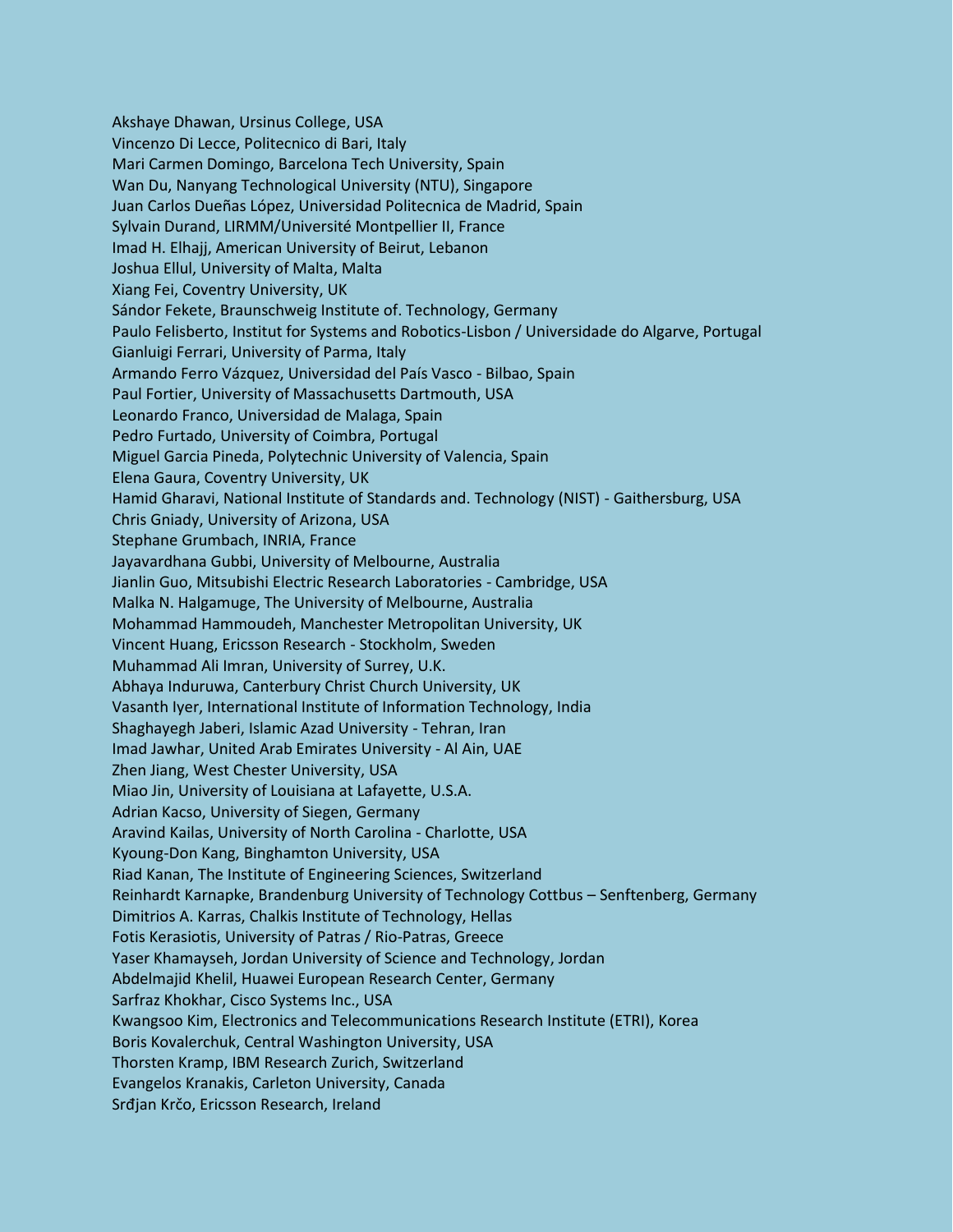Dilip Krishnaswamy, Qualcomm Research - San Diego, U.S.A. Danny Krizanc, Wesleyan University - Middletown, USA Sisil Kumarawadu, University of Moratuwa, Sri Lanka Erlend Larsen, The Norwegian Defence Research Establishment (FFI) - Kjeller, Norway Seongsoo Lee, Soongsil University - Seoul, Korea Pierre Leone, University of Geneva, Switzerland Jacek Lewandowski, Coventry University, UK Xiuqi Li, University of North Carolina at Pembroke, U.S.A Chiu-Kuo Liang, Chung Hua University - Hsinchu, Taiwan Qilian Liang, University of Texas at Arlington, USA Weifa Liang, Australian National University - Canberra, Australia Chun-Lung Lin, Industrial Technology Research Institute (ITRI) Hsinchu, Taiwan Thomas Lindh, STH/KTH - Stockholm, Sweden André Luiz Lins de Aquino, Federal University of Ouro Preto, Brazil Aihua Liu, Qingdao Institute of Bioenergy & Bioprocess Technology - Chinese Academy of Sciences, China Hai Liu, Hong Kong Baptist University, Hong Kong Jaime Lloret Mauri, Polytechnic University of Valencia, Spain Elsa María Macías López, University of Las Palmas de Gran Canaria, Spain Abdallah Makhoul, Université de Besancon - Belfort, France Gianfranco Manes, University of Florence, Italy Vladimir Marbukh, NIST, USA Andrew Markham, University of Oxford, UK José Ramiro Martínez de Dios, University of Seville, Spain Francisco Martins, University of Lisbon, Portugal Alireza Masoum, Twente University, The Netherlands Kovatsch Matthias, ETH Zurich, Switzerland Natarajan Meghanathan, Jackson State University, USA Fabien Mieyeville, Ecole Centrale Lyon - INL (Institute of Nanotechnology of Lyon), France Nader Faisal Jaafar Mohamed, UAEU, UAE Jose M. Moya, Universidad Politécnica de Madrid, Spain Mohammad Mozumdar, California State University, Long Beach, USA Abderrahmen Mtibaa, Texas A&M University, U.S.A. Umair Najeeb Mughal, Narvik University College, Norway Mohamad Y. Mustafa, Narvik University College, Norway Deok Hee Nam, Wilberforce University, USA Enrico Natalizio, INRIA Lille - Nord Europe, France Mahmuda Naznin, Bangladesh University of Engineering and Technology - Dhaka, Bangladesh Sarmistha Neogy, Jadavpur University, India Edith C.-H. Ngai, Uppsala University, Sweden Michael Niedermayer, Fraunhofer Institute for Reliability and Microintegration, Germany Gregory O'Hare, University College Dublin (UCD), Ireland Brendan O'Flynn, Tyndall National Institute/University College Cork, Ireland Cyril Onwubiko, Research Series Ltd., UK Knut Øvsthus, Bergen University College, Norway Carlos Enrique Palau Salvador, Universidad Politecnica de Valencia, Spain Sung-Joon Park, Gangneung-Wonju National University, South Korea Lorena Parra Boronat, Universitat Politécnica de Valencia (UPV), Spain Eros Pasero, Politecnico di Torino, Italy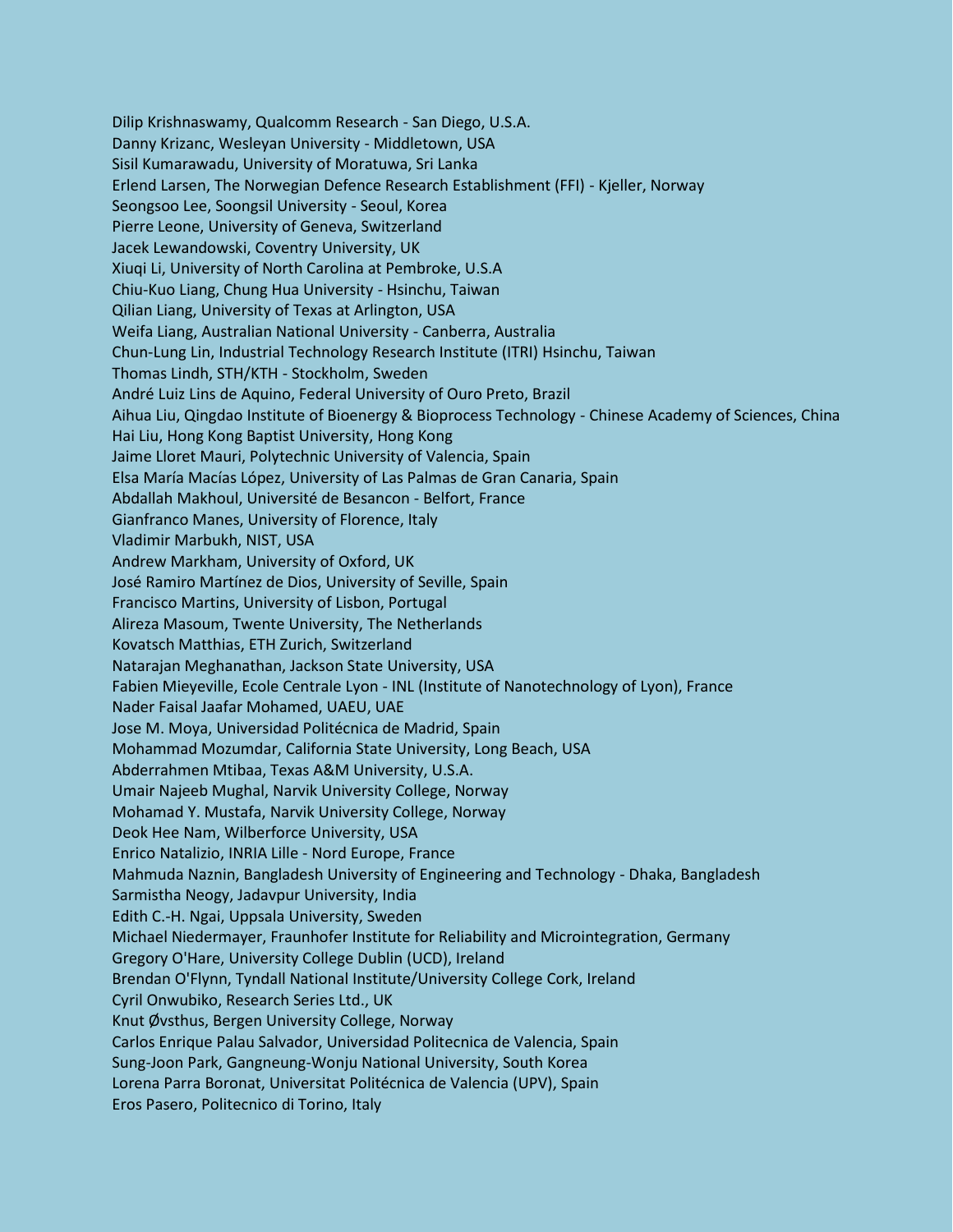Leonidas Perlepes, University of Thessaly, Greece Dirk Pesch, Cork institute of Technology, Ireland Patrick Pons, CNRS-LAAS, France Miodrag Potkonjak, University of California - Los Angeles, USA Shrisha Rao, International Institute of Information Technology - Bangalore, India Shahid Raza, Swedish Institute of Computer Science (SICS) – Stockholm, Sweden Yenumula Reddy, Grambling State University, USA Mark Reed, Yale School of Engineering & Applied Science, USA Juan Reig Pascual, Polytechnic University of Valencia, Spain Càndid Reig, University of Valencia, Spain Tor Arne Reinen, SINTEF ICT, Norway Biljana Risteska Stojkoska, University "Ss. Cyril and Methodius", Macedonia Joel Rodrigues, University of Beira Interior, Portugal Laura Rodríguez, Universidad Popular Autónoma de Puebla (UPAEP), Mexico Lorenzo Rubio-Arjona, Universidad Politécnica de Valencia, Spain Ulrich Rückert, Bielefeld University, Germany Teng Rui, National Institute of Information and Communication Technology, Japan Jorge Sá Silva, University of Coimbra, Portugal Sicari Sabrina, University of Insubria, Italy Husnain Saeed, National University of Sciences & Technology (NUST), Pakistan Addisson Salazar, Polytechnic University of Valencia, Spain Ioakeim Samaras, Aristotle University of Thessaloniki, Greece Francisco Javier Sánchez Bolumar, ADIF, Spain Olga Saukh, ETH Zurich, Switzerland Kamran Sayrafian, National Institute of Standards & Technology, USA Elad Michael Schiller, Chalmers University of Technology, Sweden Leo Selavo, University of Latvia, Latvia Sandra Sendra Compte, Polytechnic University of Valencia, Spain Kuei-Ping Shih, Tamkang University - Taipei, Taiwan Simone Silvestri, Sapienza University of Rome, Italy Francesco Simeone, University "Sapienza" of Roma / INFN-Roma, Italy Jasvinder Singh, Cork Institute of Technology, Ireland Andrzej Skowron, University of Warsaw, Poland K M Sunjiv Soyjaudah, University of Mauritius, Mauritius Arvind K. Srivastava, NanoSonix Inc. - Skokie, USA Grigore Stamatescu, University Politehnica of Bucharest, Romania Yannis Stamatiou, University of Patras, Greece Razvan Stanica, National Polytechnic Institute of Toulouse, France Kris Steenhaut, Vrije Universiteit Brussel, Belgium Julinda Stefa, Sapienza University of Rome, Italy David Stork, Rambus Labs, USA David Sundaram, University of Auckland, New Zealand Ewa Szynkiewicz, Warsaw University of Technology, Poland Zahra Taghikhaki, University of Twente, the Netherlands Muhammad Tariq, Waseda University - Tokyo, Japan Kerry Taylor, CSIRO Canberra, Australia Lothar Thiele, ETH Zurich, Switzerland Rolf Thomasius, Technische Universität Berlin, Germany